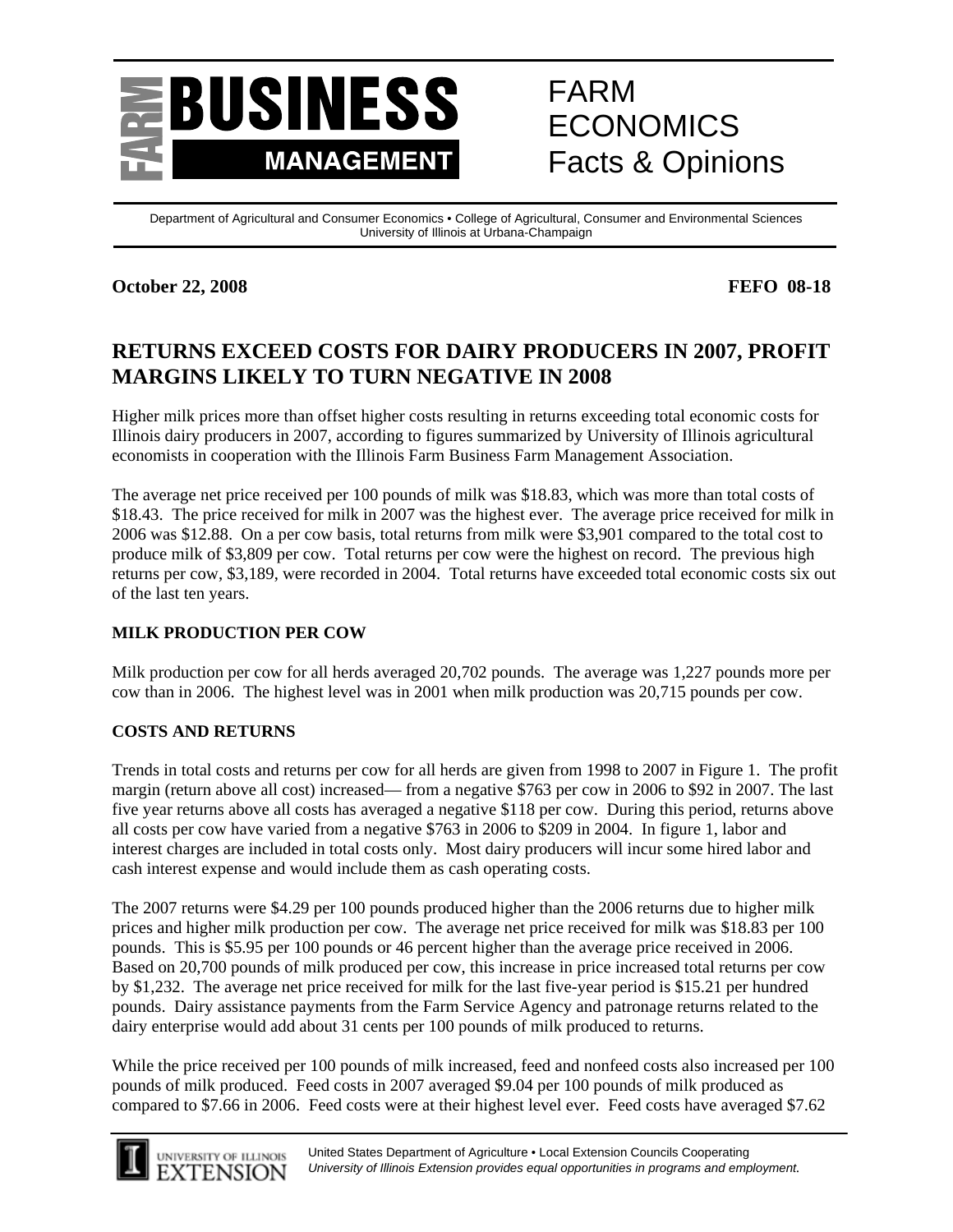the last five years. The 2007 feed costs were \$1.42 above the last five year average. Feed costs were 49 percent of the total cost to produce milk. Non-feed costs per 100 pounds of milk produced were \$9.39 in 2007 compared to \$9.11 in 2006. Total non-feed costs were the highest ever.

#### **HIGHER FEED COSTS MOST LIKELY TO RESULT IN NEGATIVE PROFIT MARGINS FOR DAIRY PRODUCERS IN 2008**

Costs will likely exceed milk prices in 2008 resulting in negative profit margins for dairy producers. Higher feed costs will be the reason for the decrease in returns. Milk prices are also expected to average slightly lower than in 2007. The average price received for milk in 2007 was 46 percent higher than the average in 2006. The average milk price for 2008 is projected to be about 3 percent less, or about 60 cents per hundredweight, than the average for 2007. Continued strong domestic and international demand for dairy products has helped keep milk prices strong even with increased supplies. United States milk production is expected to increase about 2.2 percent in 2008 due to an increase in the number of milk cows and increased milk production per cow.

While milk prices will remain fairly constant, feed costs are expected to increase significantly. Corn and soybean prices remained high most of the year. Feed costs per 100 pounds of milk produced would average about \$11.00 using prices of \$4.75 per bushel for corn, \$.21 a pound for protein and \$130 a ton for hay. This is based on annual feed consumption per cow, including replacement animals, of 123 bushels of corn, 4,362 pounds of protein, and 8.2 tons of hay or hay equivalents. If non-feed costs per 100 pounds of milk produced averaged \$9.50, total costs to produce 100 pounds of milk would be \$20.50. A 3 percent decrease in milk prices in 2008 for Illinois producers would result in an annual price of about \$18.25 per 100 pounds. If total economic costs averaged \$20.50 per 100 pounds of milk produced, the average Illinois producer would have total economic costs exceed returns by \$2.25 per 100 pounds of milk produced.

The author would like to acknowledge that data used in this study comes from the local Farm Business Farm Management (FBFM) Associations across the State of Illinois. Without their cooperation, information as comprehensive and accurate as this would not be available for educational purposes. FBFM, which consists of 5,500 plus farmers and 60 professional field staff, is a not-for-profit organization available to all farm operators in Illinois. FBFM field staff provide on-farm counsel with computerized recordkeeping, farm financial management, business entity planning and income tax management. For more information, please contact the State FBFM Office located at the University of Illinois Department of Agricultural and Consumer Economics at 217-333-5511 or visit the FBFM website at www.fbfm.org.

A more thorough report can be found at the University of Illinois *Farmdoc* website: http://www.farmdoc.uiuc.edu/manage/enterprise\_cost/FBM-0160milkcost.pdf